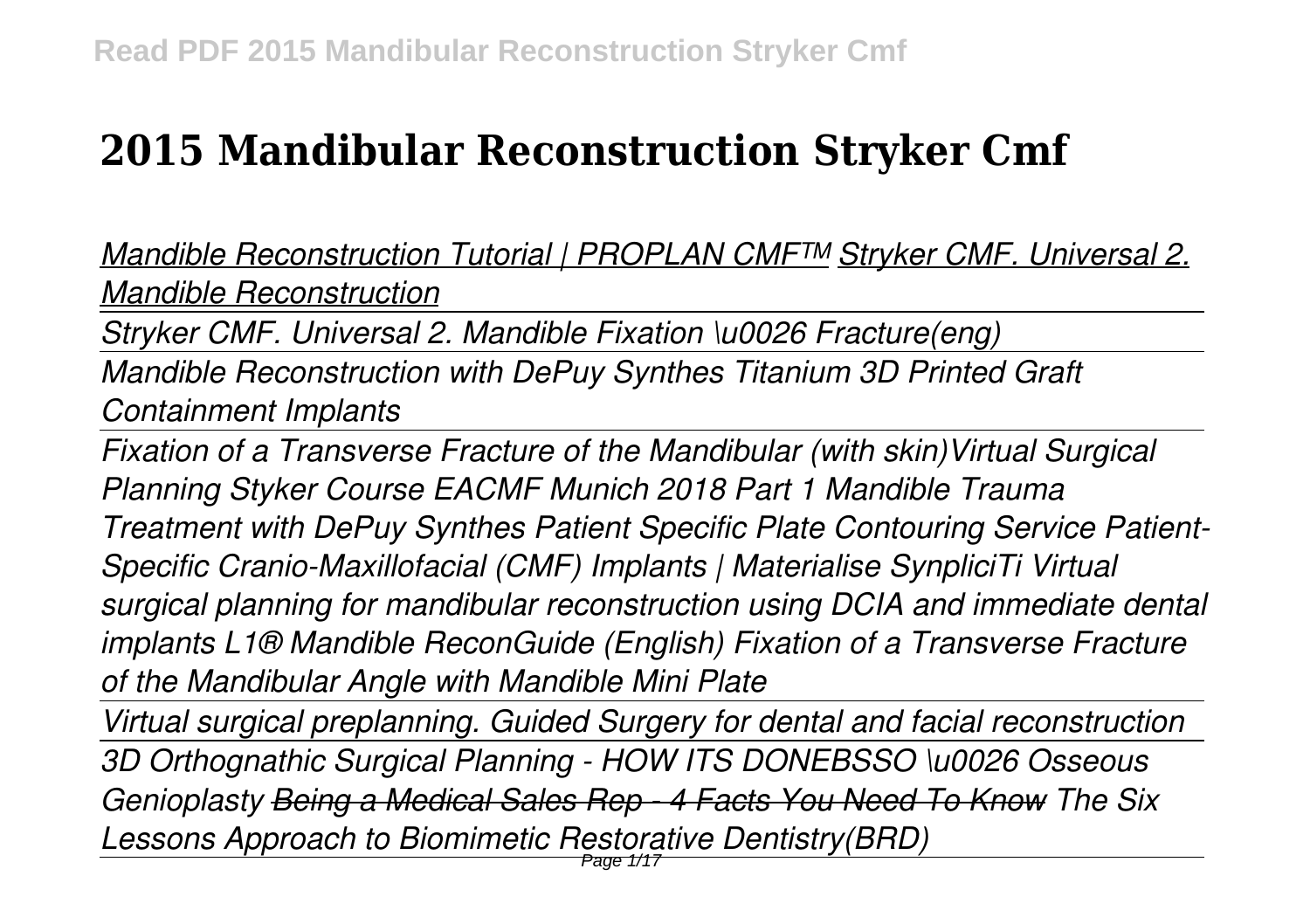# *L1® MI Orthognathics*

*Fixation of a Transverse Fracture of the Mandibular Angle Virtual Surgery Planning ADEPT - craniomaxillofacial design for 3D printing Fixation of a Transverse Fracture of the Symphysis of the Mandible Stryker's Culture Cranial Reconstruction with DePuy Synthes Patient Specific Implants (PSI) StrykerCorporation - Stryker Craniomaxillofacial Ameloblastoma Excision Surgery with Mandibular Reconstruction Results mandibular Reconstruction mandible reconstruction by rib graft*

*Mandible Reconstruction with DePuy Synthes Patient Specific Plate for Mandible Orthognathics Part ll: Planning | PROPLAN CMF™ The Importance of Being an Associate Sales Rep - The MILLENNIAL Sales Recruiter 2015 Mandibular Reconstruction Stryker Cmf*

*Download Free 2015 Mandibular Reconstruction Stryker Cmf Fixation of a Transverse Fracture of the Mandibular Angle with Mandible Mini Plate Fixation of a Transverse Fracture of the Mandibular Angle with Mandible Mini Plate by Ehab Napih 4 years ago 10 minutes, 36 seconds 4,500 views A transverse fracture of the , mandibular , angle will be fixed*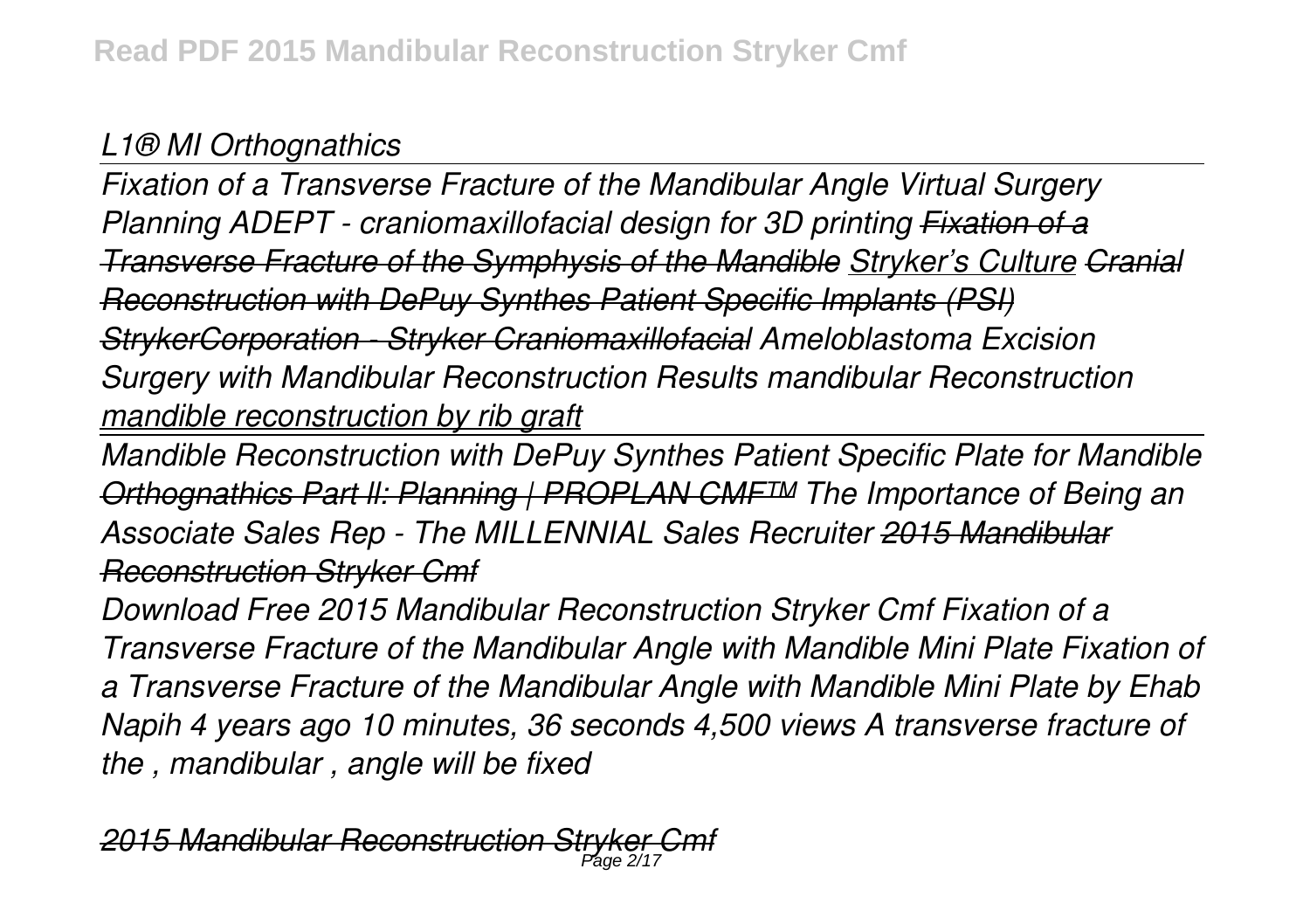*2015 Mandibular Reconstruction. 2015 Mandibular Reconstruction. CPT Description 2015 Outpatient Facility Medicare National Average Rate. 21193 Reconstruction of mandibular rami, horizontal, vertical, C, or L osteotomy; without bone graft \$3,730.03 21194 Reconstruction of mandibular rami, horizontal, vertical, C, or L osteotomy; with bone graft (includes obtaining graft) Inpatient Only 21195 Reconstruction of mandibular rami and/or body, sagittal split; without internal rigid fixation \$3,730 ...*

## *2015 Mandibular Reconstruction - Stryker CMF*

*Read Free 2015 Mandibular Reconstruction Stryker Cmf Mandible Reconstruction Plate, is designed to meet the individual needs of patients and surgeons. After the data is received, a design session is set up between the surgeon and a design engineer. Facial iD - Mandible reconstruction - Stryker 2015 Mandibular Reconstruction Stryker Cmf The ...*

#### *2015 Mandibular Reconstruction Stryker Cmf*

*2015 Mandibular Reconstruction Stryker Cmf 2015 Mandibular Reconstruction. 2015 Mandibular Reconstruction. CPT Description 2015 Outpatient Facility Medicare National Average Rate. 21193 Reconstruction of mandibular rami,* Page 3/17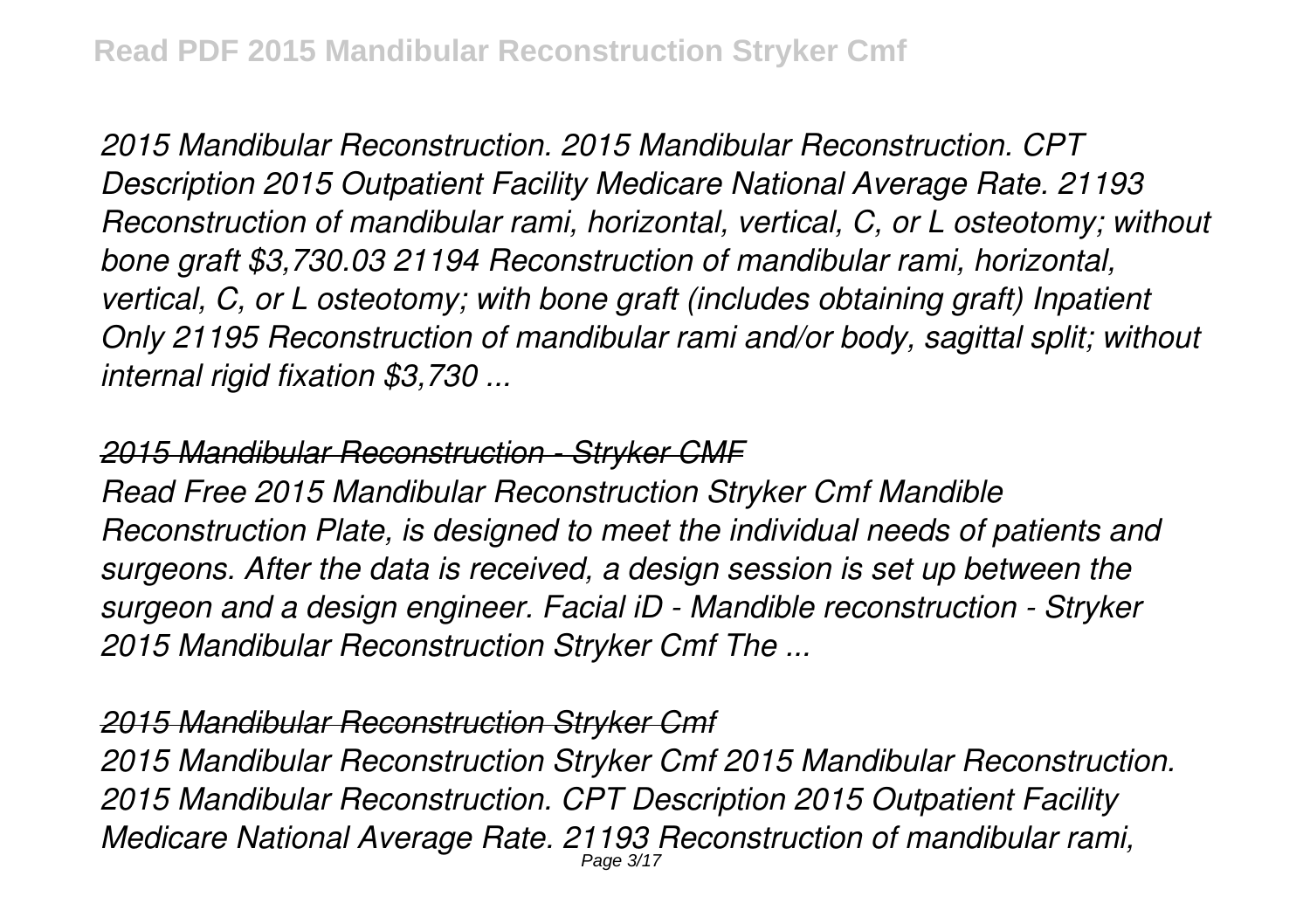*horizontal, vertical, C, or L osteotomy; without bone graft \$3,730.03 21194 Reconstruction of mandibular rami,*

## *2015 Mandibular Reconstruction Stryker Cmf*

*Read Book 2015 Mandibular Reconstruction Stryker Cmf serving the member to provide, you can plus locate supplementary book collections. We are the best area to endeavor for your referred book. And now, your become old to get this 2015 mandibular reconstruction stryker cmf as one of the compromises has been ready.*

#### *2015 Mandibular Reconstruction Stryker Cmf*

*Mandibular Reconstruction 2.0 2.3 OPTIONALITEMS ProductNo. Description Qty ParLevel Man d ib le R e con Inla y Ma nd ib le R e con BottmoMod u le (P LA TE S N O T A C TUA L SI ZE ) Title: 9410-020-080MandRecon.1.qxd Created Date:*

*2.0 2.3 Mandibular Reconstruction - Stryker CMF Mandible reconstruction. ????? ??????? Universal 2 ??????????? ???????? Stryker ??? ???????-???????? ????????.*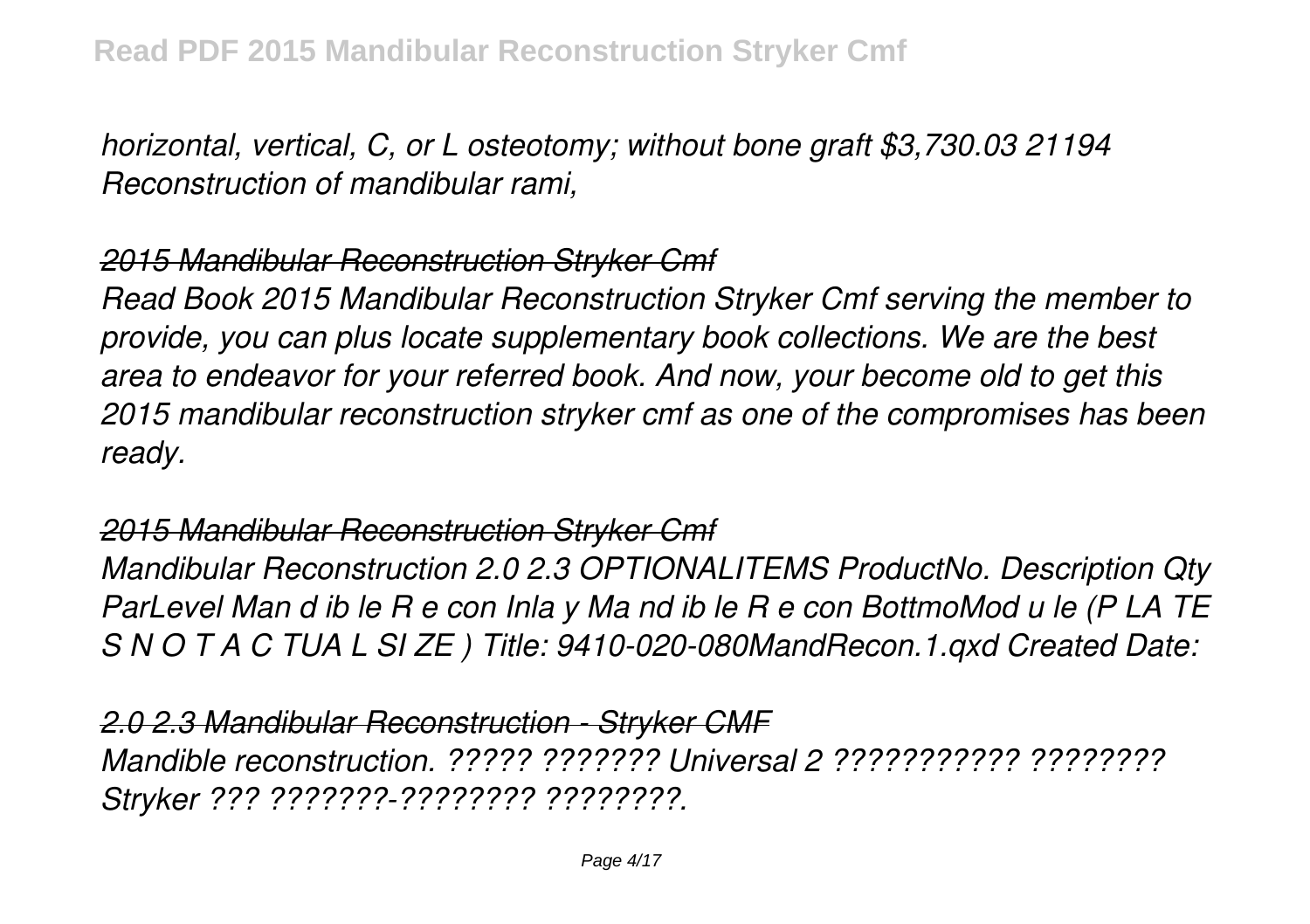*Stryker CMF. Universal 2. Mandible Reconstruction - YouTube Download Free 2015 Mandibular Reconstruction Stryker Cmf 2015 Mandibular Reconstruction Stryker Cmf Yeah, reviewing a book 2015 mandibular reconstruction stryker cmf could mount up your near contacts listings. This is just one of the solutions for you to be successful. As understood, talent does not recommend that you have wonderful points.*

# *2015 Mandibular Reconstruction Stryker Cmf*

*Our Mandible portfolio includes clinically proven titanium, and MEDPOR implants, Virtual surgical planning and medical models, a patient specific Customized Mandible Reconstruction plate, MEDPOR customized facial implant, as well as the market leading electrosurgical needle, the Colorado Needle.*

# *Mandible - Stryker CMF*

*Stryker does not dispense medical advice and recommends that surgeons be trained in the use of any particular product before using it in surgery. The information presented is intended to demonstrate the breadth of Stryker's product offerings.*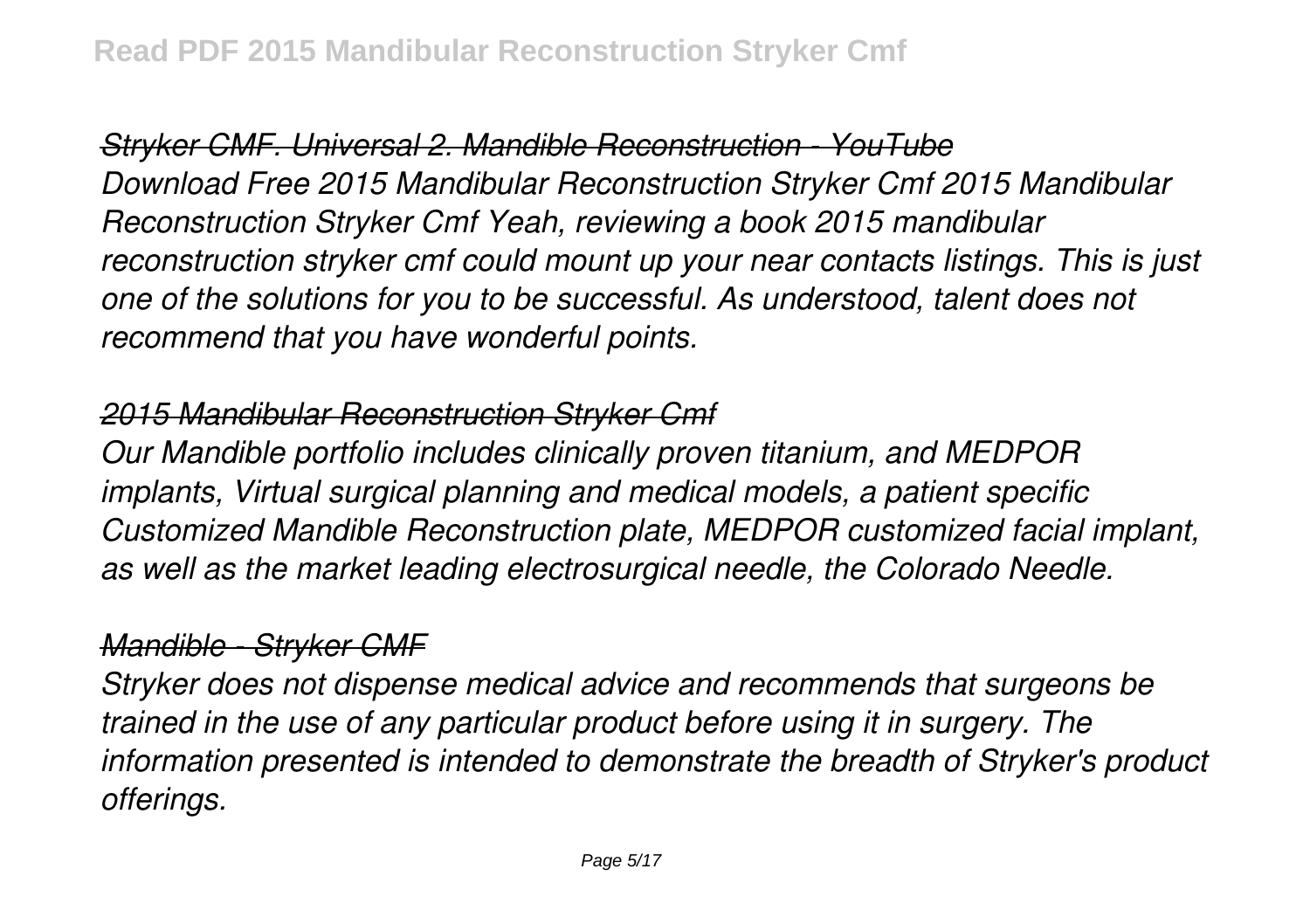# *Stryker CMF*

*Multi-Guide II gives you post-operative control during augmentation of mandibular bone segments. Features and benefits. Muti-plane augmentation. ... Stryker does not dispense medical advice and recommends that surgeons be trained in the use of any particular product before using it in surgery. ... Find your Stryker CMF rep.*

# *Multi-Guide II Mandibular Distractor - Stryker CMF*

*CMF. Reshaping the future of plastic and reconstructive surgery. We are committed to helping you achieve the best possible outcome for every patient undergoing reconstructive surgery.*

## *CMF | Stryker*

*Built on the Leibinger platform, our Universal Mandible System features full and half size aluminum containers for your fracture and reconstruction needs. Dedicated instrument trays with color coded instruments allow for easy identification. Universal screwdriver for 2.0mm, 2.3mm and 2.7mm screws limiting the instrumentation required in a case.*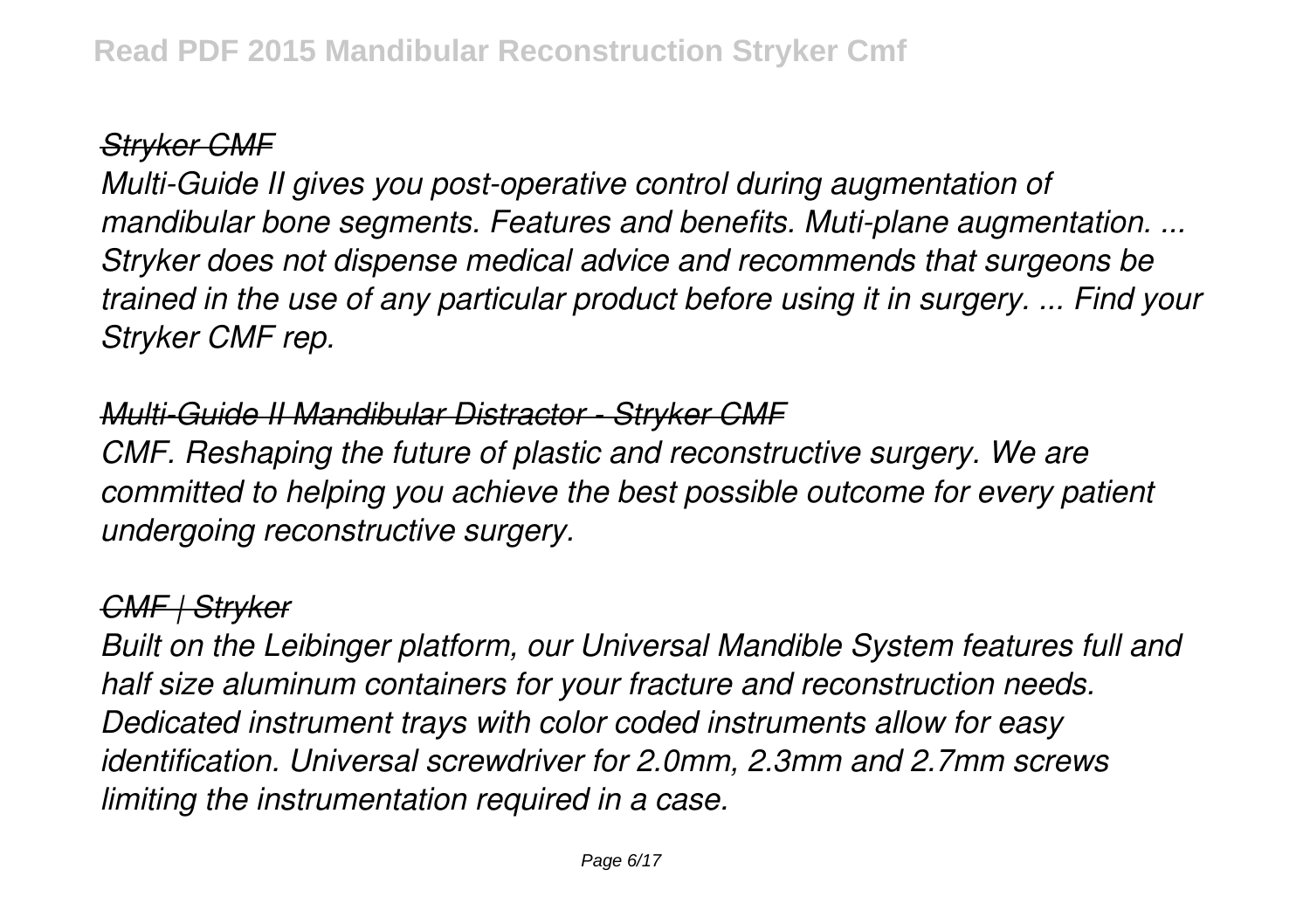*Universal Mandible | Stryker*

*Mandibular Reconstruction Utilizing a Fibular Free Flap with VSP. Related products. Facial iD ... Stryker does not dispense medical advice and recommends that surgeons be trained in the use of any particular product before using it in surgery. ... Find your Stryker CMF rep.*

## *Surgical Video Library - Stryker CMF*

*VSP Reconstruction Medical Education . Virtual Education ; In-person Education ... the pediatric mandibular distraction device is the latest generation of innovative product solutions for pediatric patients. 2x2 left, 20mm and 30mm distraction lengths. 2x2 right, ... Find your Stryker CMF rep.*

## *PMD with anti-reverse mechanism - Stryker CMF*

*You just clicked on a link to go to another website. If you continue, you may go to another country site or a site that does not belong to Stryker. We do not review or control the content of non-Stryker sites, nor are we responsible for any commercial activity or transactions on those sites.*

*Facial iD - Mandible Reconstruction | Stryker* Page 7/17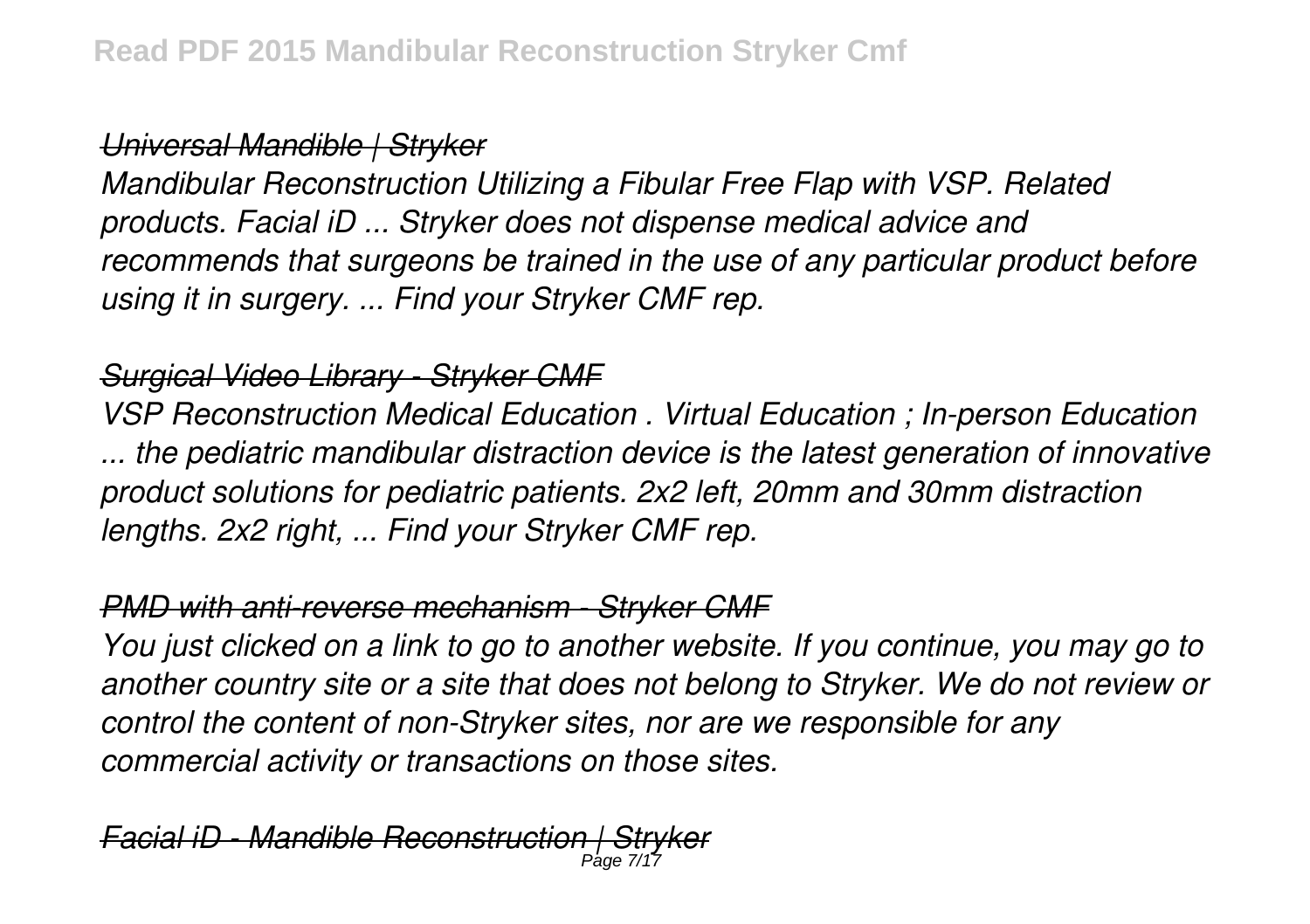*We use cookies to customize content for your viewing and for analytics. If you continue to browse this website, we will assume that you are happy to receive all our cookies.*

#### *Facial iD - Mandible Reconstruction | Stryker*

*Individually designed. Personalized care. Our Facial iD mandible reconstruction plate gives you the flexibility you're looking for. Based on patient specific CT data and direct input from you, our Facial iD mandible reconstruction plate is designed to meet the individual needs of you and your patients. After the data is received, a design session is set up between you and a design engineer, placing the artistry of implant design into your hands.*

#### *Facial iD - Mandible Reconstruction | Stryker*

*The Customised Mandible Reconstruction Plate is indicated for use in primary mandibular reconstruction with bone graft, temporary bridging until delayed secondary reconstruction and secondary mandibular reconstruction.*

*Customised Mandible Reconstruction Plate - Stryker MedEd The Leibinger Universal CMF System is a craniomaxilllofacial plate and screw* Page 8/17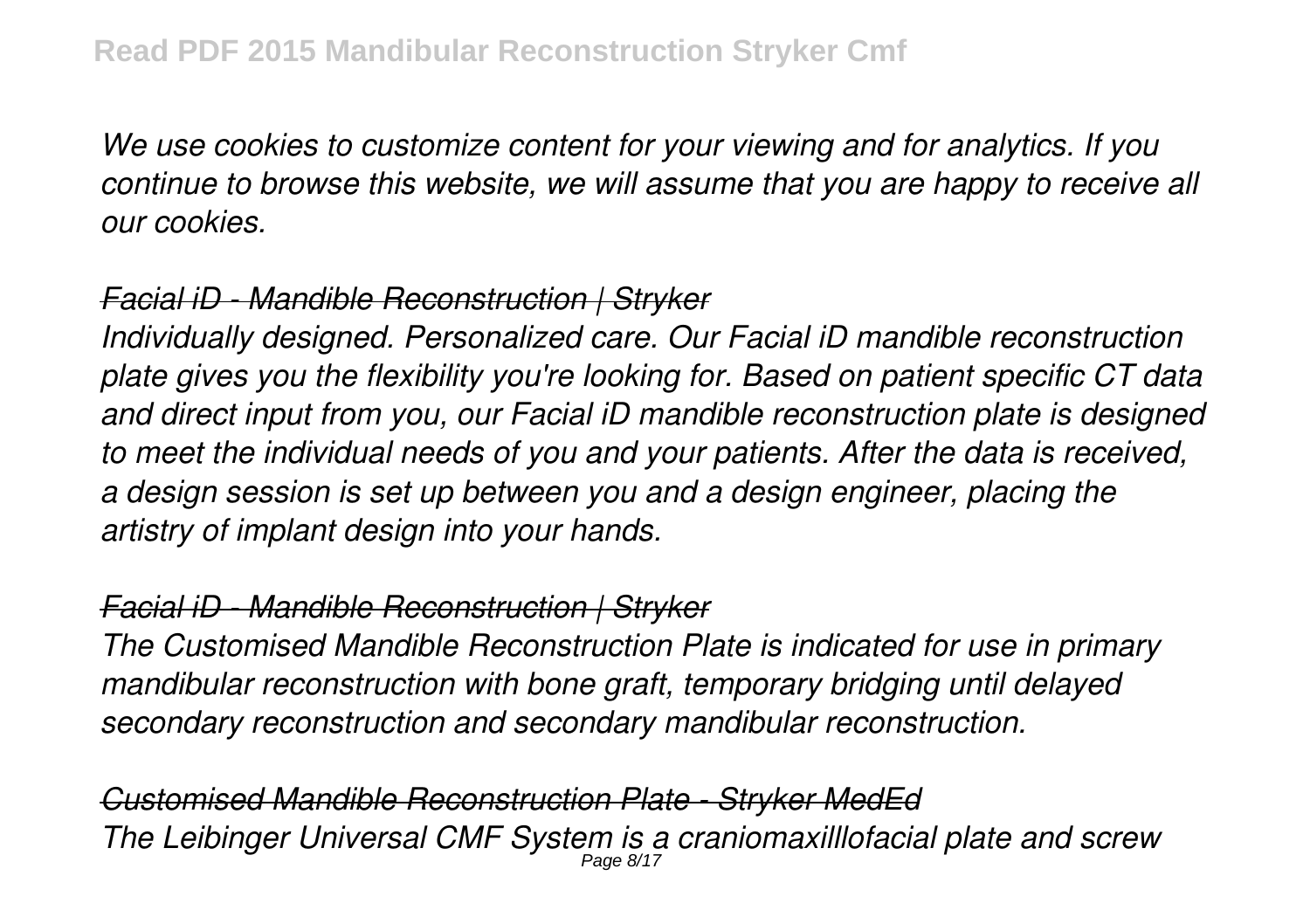*system intended for osteotomy, stabilization and rigid fixation of CMF fractures and reconstruction. It covers the entire range for trauma, orthognathic and reconstructive indications. Each module contains a comprehensive selection of plates and screws that is accompanied with dedicated Leibinger instrumentation.*

*Mandible Reconstruction Tutorial | PROPLAN CMF™ Stryker CMF. Universal 2. Mandible Reconstruction*

*Stryker CMF. Universal 2. Mandible Fixation \u0026 Fracture(eng)*

*Mandible Reconstruction with DePuy Synthes Titanium 3D Printed Graft Containment Implants*

*Fixation of a Transverse Fracture of the Mandibular (with skin)Virtual Surgical Planning Styker Course EACMF Munich 2018 Part 1 Mandible Trauma Treatment with DePuy Synthes Patient Specific Plate Contouring Service Patient-Specific Cranio-Maxillofacial (CMF) Implants | Materialise SynpliciTi Virtual surgical planning for mandibular reconstruction using DCIA and immediate dental implants L1® Mandible ReconGuide (English) Fixation of a Transverse Fracture of the Mandibular Angle with Mandible Mini Plate*  Page 9/17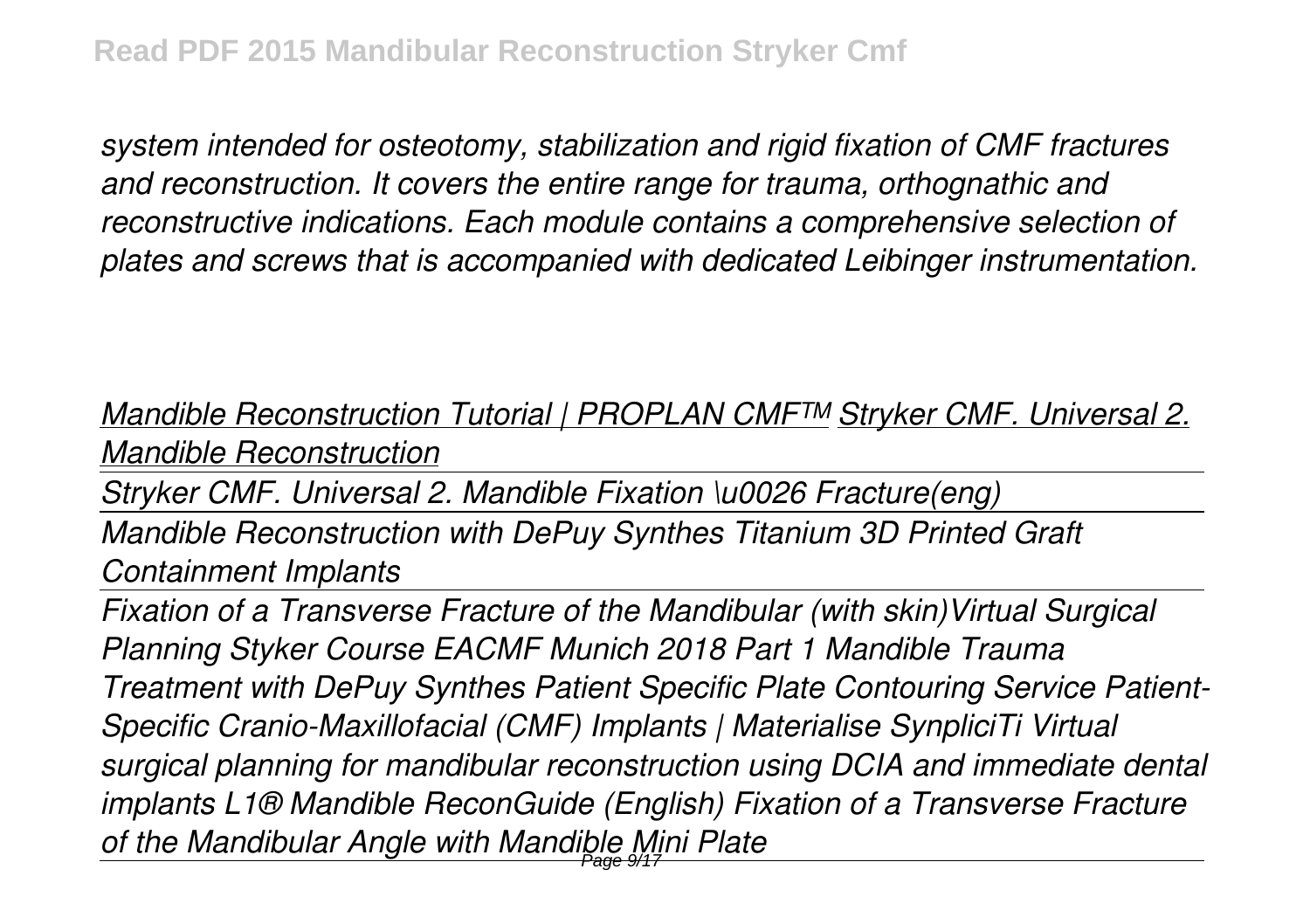*Virtual surgical preplanning. Guided Surgery for dental and facial reconstruction 3D Orthognathic Surgical Planning - HOW ITS DONEBSSO \u0026 Osseous Genioplasty Being a Medical Sales Rep - 4 Facts You Need To Know The Six Lessons Approach to Biomimetic Restorative Dentistry(BRD)*

*L1® MI Orthognathics*

*Fixation of a Transverse Fracture of the Mandibular Angle Virtual Surgery Planning ADEPT - craniomaxillofacial design for 3D printing Fixation of a Transverse Fracture of the Symphysis of the Mandible Stryker's Culture Cranial Reconstruction with DePuy Synthes Patient Specific Implants (PSI) StrykerCorporation - Stryker Craniomaxillofacial Ameloblastoma Excision Surgery with Mandibular Reconstruction Results mandibular Reconstruction mandible reconstruction by rib graft*

*Mandible Reconstruction with DePuy Synthes Patient Specific Plate for Mandible Orthognathics Part ll: Planning | PROPLAN CMF™ The Importance of Being an Associate Sales Rep - The MILLENNIAL Sales Recruiter 2015 Mandibular Reconstruction Stryker Cmf*

*Download Free 2015 Mandibular Reconstruction Stryker Cmf Fixation of a Transverse Fracture of the Mandibular Angle with Mandible Mini Plate Fixation of*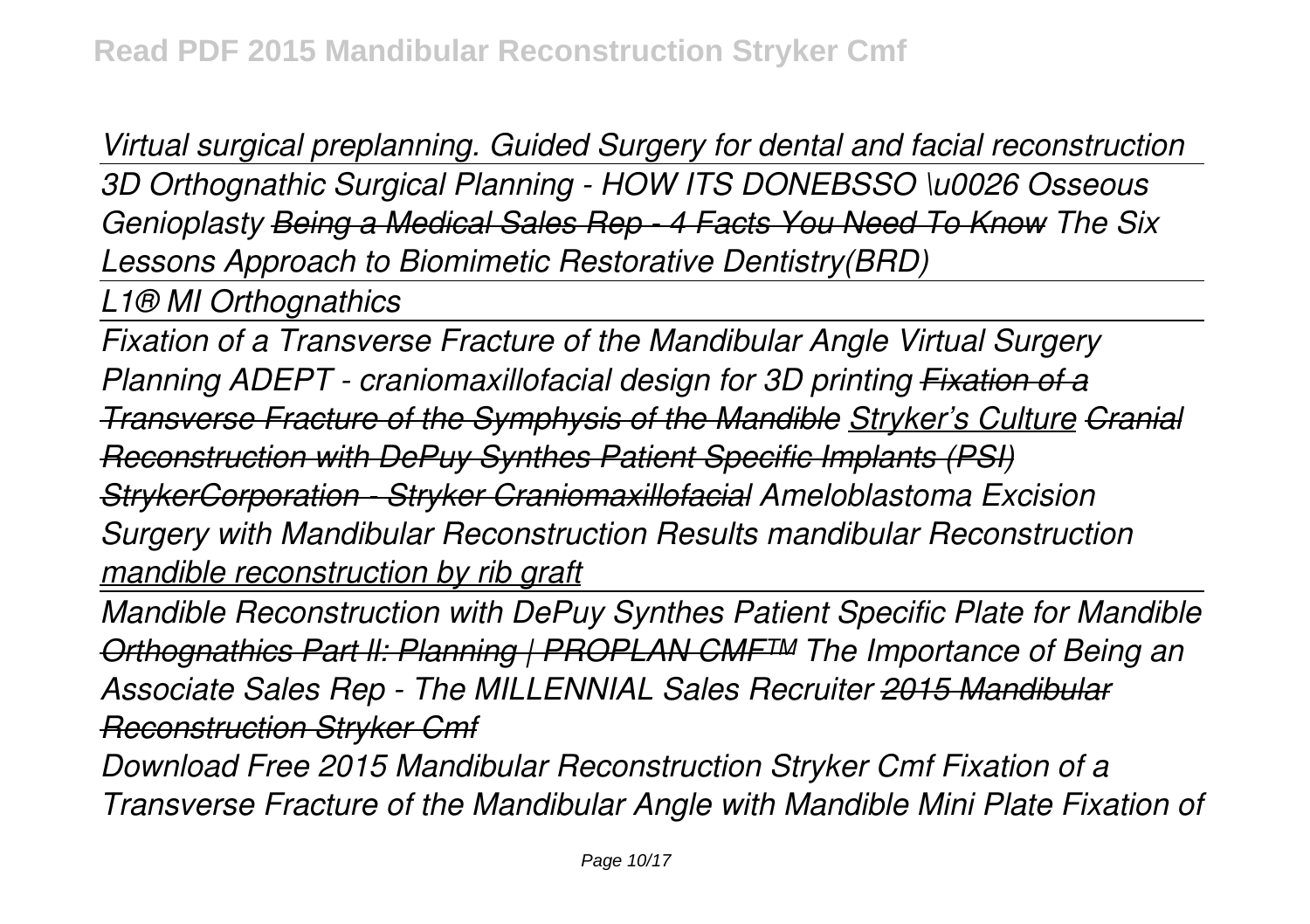*a Transverse Fracture of the Mandibular Angle with Mandible Mini Plate by Ehab Napih 4 years ago 10 minutes, 36 seconds 4,500 views A transverse fracture of the , mandibular , angle will be fixed*

#### *2015 Mandibular Reconstruction Stryker Cmf*

*2015 Mandibular Reconstruction. 2015 Mandibular Reconstruction. CPT Description 2015 Outpatient Facility Medicare National Average Rate. 21193 Reconstruction of mandibular rami, horizontal, vertical, C, or L osteotomy; without bone graft \$3,730.03 21194 Reconstruction of mandibular rami, horizontal, vertical, C, or L osteotomy; with bone graft (includes obtaining graft) Inpatient Only 21195 Reconstruction of mandibular rami and/or body, sagittal split; without internal rigid fixation \$3,730 ...*

#### *2015 Mandibular Reconstruction - Stryker CMF*

*Read Free 2015 Mandibular Reconstruction Stryker Cmf Mandible Reconstruction Plate, is designed to meet the individual needs of patients and surgeons. After the data is received, a design session is set up between the surgeon and a design engineer. Facial iD - Mandible reconstruction - Stryker 2015 Mandibular Reconstruction Stryker Cmf The ...* Page 11/17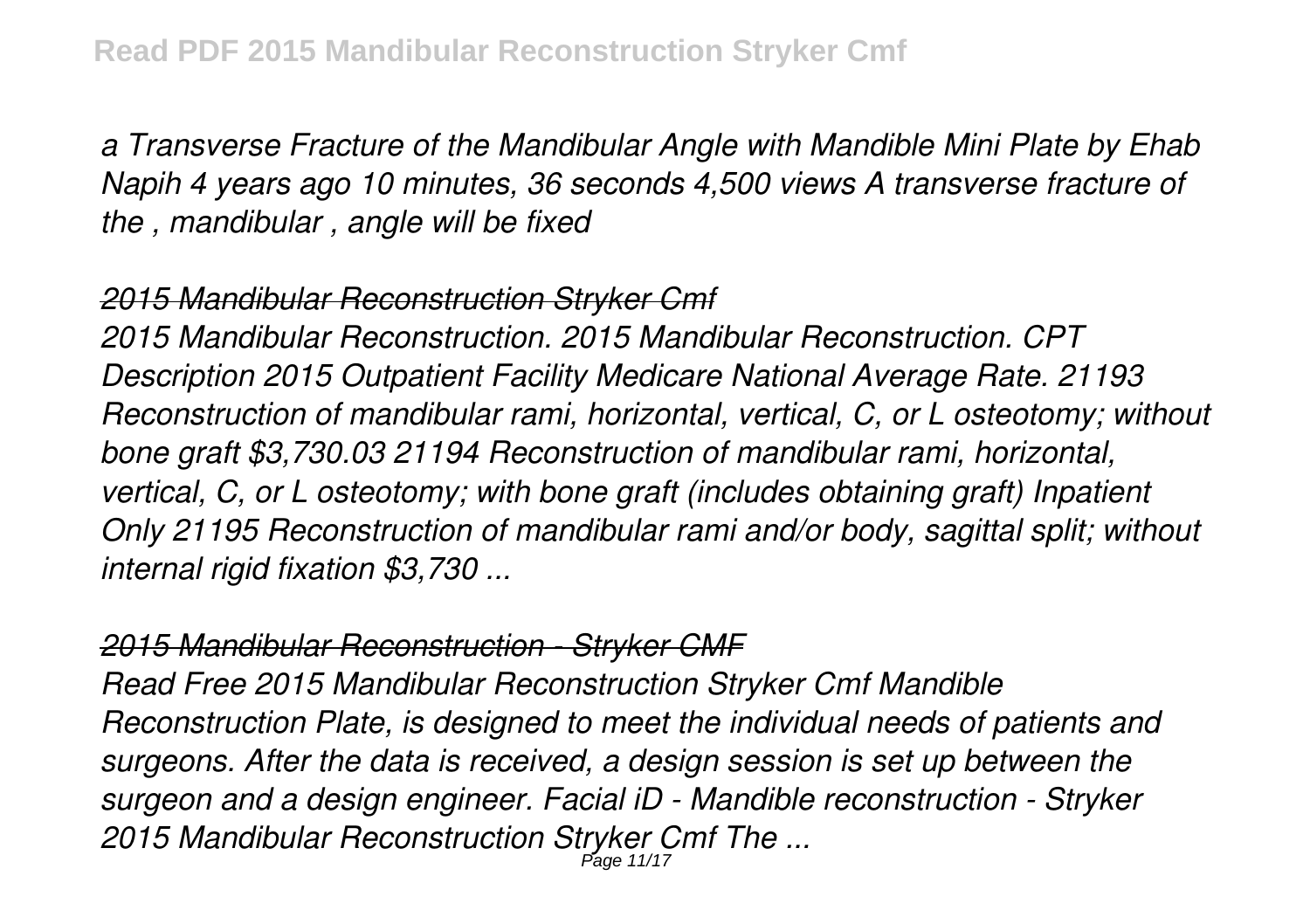#### *2015 Mandibular Reconstruction Stryker Cmf*

*2015 Mandibular Reconstruction Stryker Cmf 2015 Mandibular Reconstruction. 2015 Mandibular Reconstruction. CPT Description 2015 Outpatient Facility Medicare National Average Rate. 21193 Reconstruction of mandibular rami, horizontal, vertical, C, or L osteotomy; without bone graft \$3,730.03 21194 Reconstruction of mandibular rami,*

#### *2015 Mandibular Reconstruction Stryker Cmf*

*Read Book 2015 Mandibular Reconstruction Stryker Cmf serving the member to provide, you can plus locate supplementary book collections. We are the best area to endeavor for your referred book. And now, your become old to get this 2015 mandibular reconstruction stryker cmf as one of the compromises has been ready.*

#### *2015 Mandibular Reconstruction Stryker Cmf*

*Mandibular Reconstruction 2.0 2.3 OPTIONALITEMS ProductNo. Description Qty ParLevel Man d ib le R e con Inla y Ma nd ib le R e con BottmoMod u le (P LA TE S N O T A C TUA L SI ZE ) Title: 9410-020-080MandRecon.1.qxd Created Date:* Page 12/17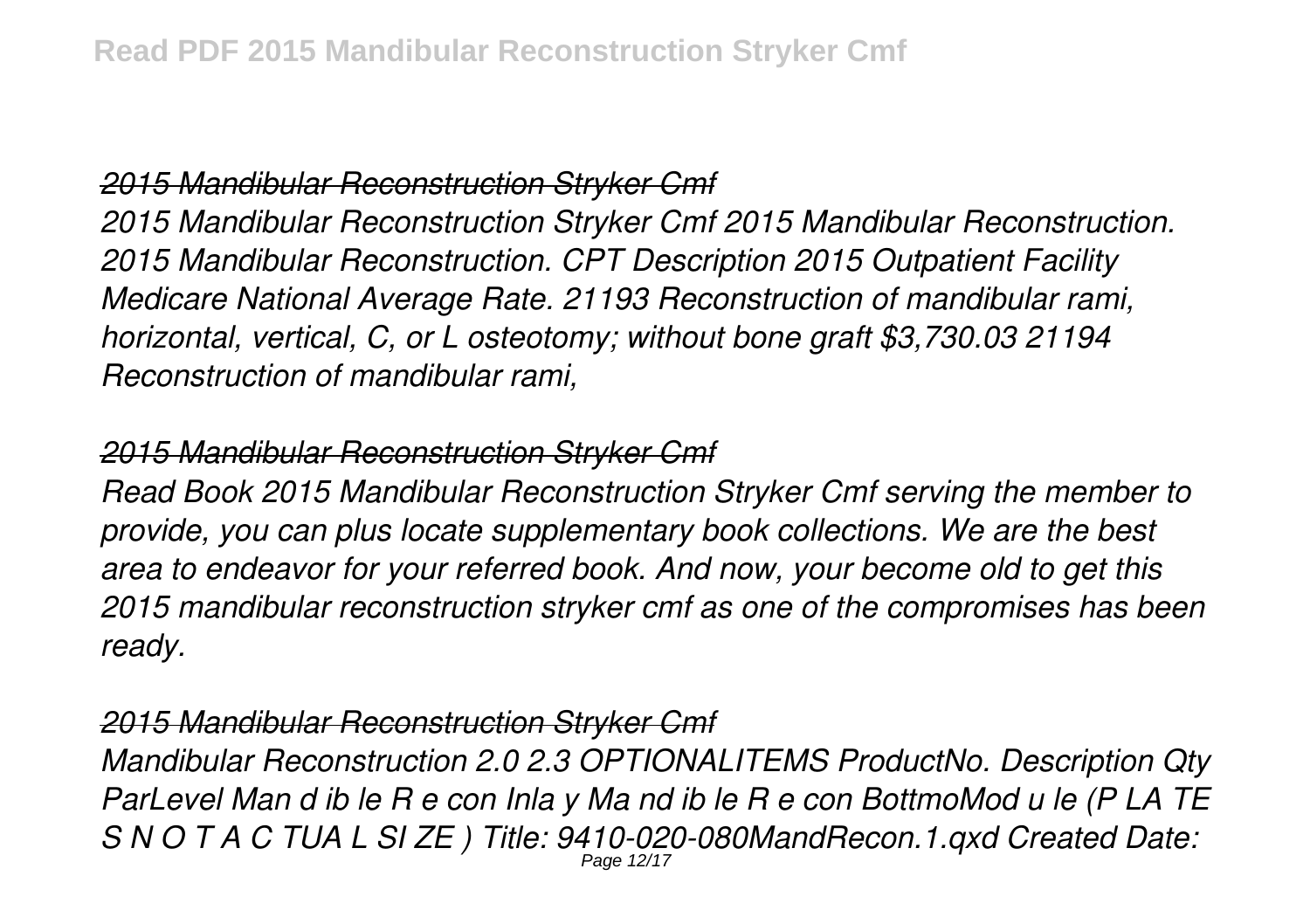*2.0 2.3 Mandibular Reconstruction - Stryker CMF Mandible reconstruction. ????? ??????? Universal 2 ??????????? ???????? Stryker ??? ???????-???????? ????????.*

*Stryker CMF. Universal 2. Mandible Reconstruction - YouTube Download Free 2015 Mandibular Reconstruction Stryker Cmf 2015 Mandibular Reconstruction Stryker Cmf Yeah, reviewing a book 2015 mandibular reconstruction stryker cmf could mount up your near contacts listings. This is just one of the solutions for you to be successful. As understood, talent does not recommend that you have wonderful points.*

#### *2015 Mandibular Reconstruction Stryker Cmf*

*Our Mandible portfolio includes clinically proven titanium, and MEDPOR implants, Virtual surgical planning and medical models, a patient specific Customized Mandible Reconstruction plate, MEDPOR customized facial implant, as well as the market leading electrosurgical needle, the Colorado Needle.*

*Mandible - Strv*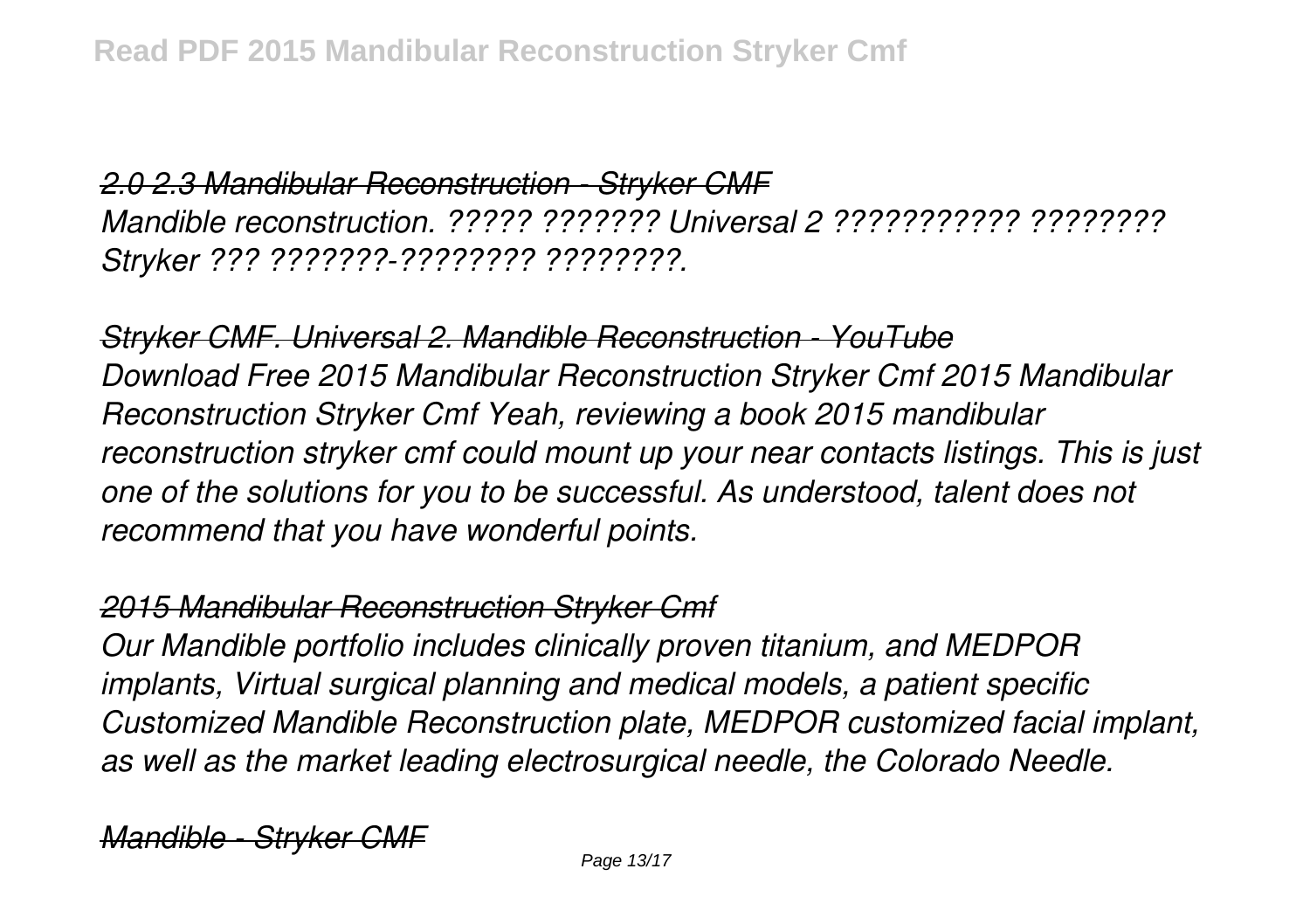*Stryker does not dispense medical advice and recommends that surgeons be trained in the use of any particular product before using it in surgery. The information presented is intended to demonstrate the breadth of Stryker's product offerings.*

### *Stryker CMF*

*Multi-Guide II gives you post-operative control during augmentation of mandibular bone segments. Features and benefits. Muti-plane augmentation. ... Stryker does not dispense medical advice and recommends that surgeons be trained in the use of any particular product before using it in surgery. ... Find your Stryker CMF rep.*

## *Multi-Guide II Mandibular Distractor - Stryker CMF*

*CMF. Reshaping the future of plastic and reconstructive surgery. We are committed to helping you achieve the best possible outcome for every patient undergoing reconstructive surgery.*

# *CMF | Stryker*

*Built on the Leibinger platform, our Universal Mandible System features full and* Page 14/17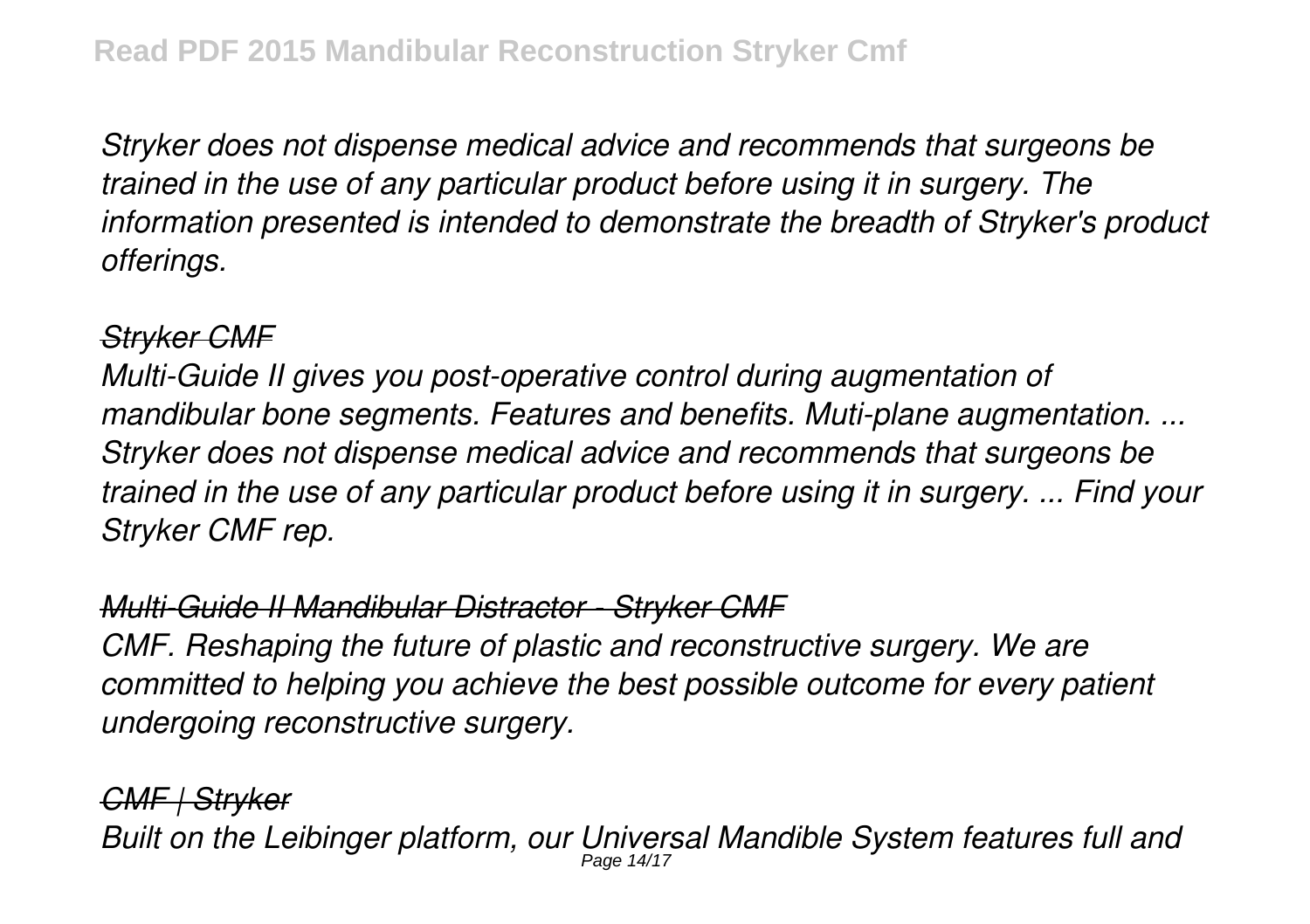*half size aluminum containers for your fracture and reconstruction needs. Dedicated instrument trays with color coded instruments allow for easy identification. Universal screwdriver for 2.0mm, 2.3mm and 2.7mm screws limiting the instrumentation required in a case.*

#### *Universal Mandible | Stryker*

*Mandibular Reconstruction Utilizing a Fibular Free Flap with VSP. Related products. Facial iD ... Stryker does not dispense medical advice and recommends that surgeons be trained in the use of any particular product before using it in surgery. ... Find your Stryker CMF rep.*

# *Surgical Video Library - Stryker CMF*

*VSP Reconstruction Medical Education . Virtual Education ; In-person Education ... the pediatric mandibular distraction device is the latest generation of innovative product solutions for pediatric patients. 2x2 left, 20mm and 30mm distraction lengths. 2x2 right, ... Find your Stryker CMF rep.*

*PMD with anti-reverse mechanism - Stryker CMF You just clicked on a link to go to another website. If you continue, you may go to* Page 15/17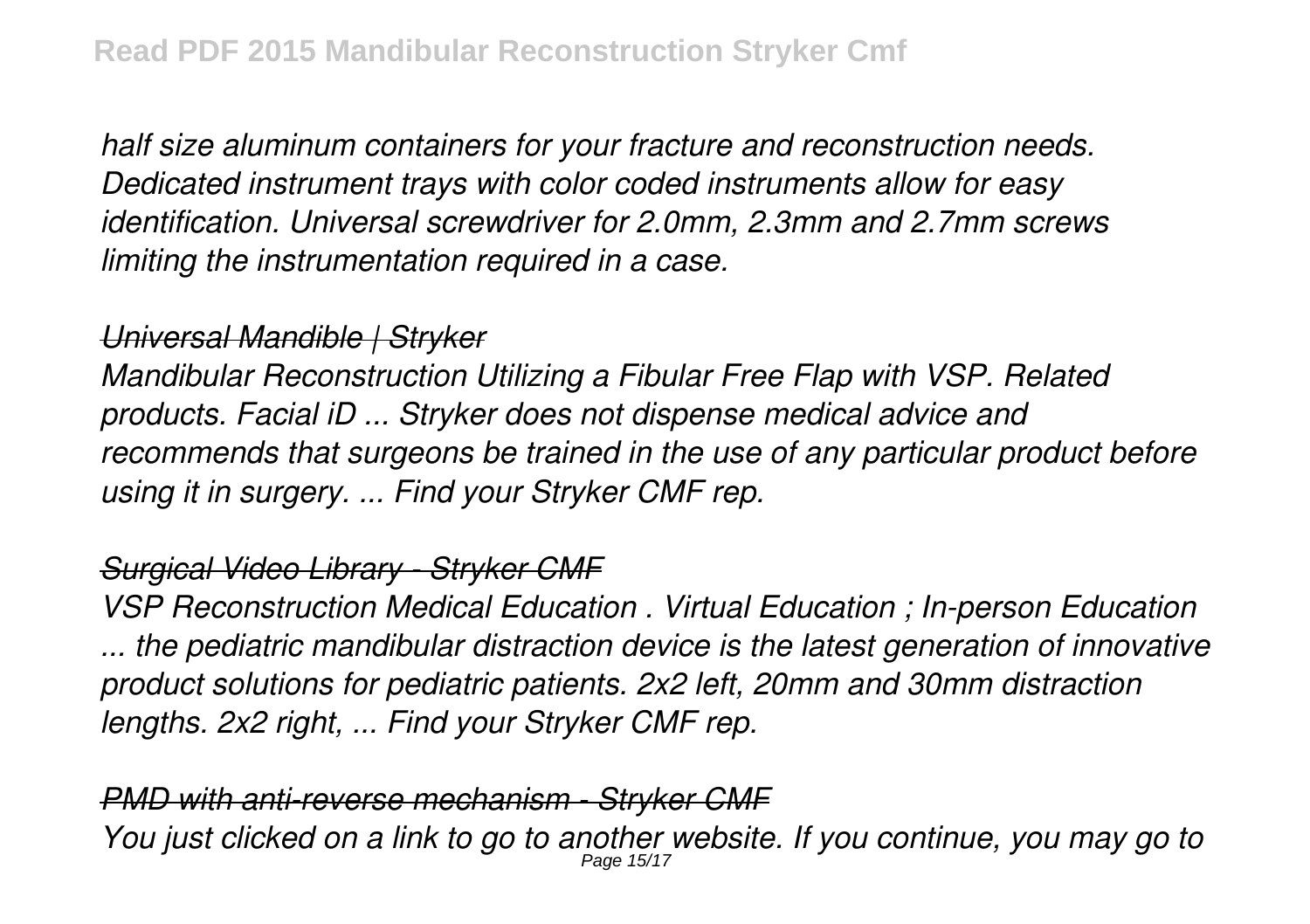*another country site or a site that does not belong to Stryker. We do not review or control the content of non-Stryker sites, nor are we responsible for any commercial activity or transactions on those sites.*

#### *Facial iD - Mandible Reconstruction | Stryker*

*We use cookies to customize content for your viewing and for analytics. If you continue to browse this website, we will assume that you are happy to receive all our cookies.*

#### *Facial iD - Mandible Reconstruction | Stryker*

*Individually designed. Personalized care. Our Facial iD mandible reconstruction plate gives you the flexibility you're looking for. Based on patient specific CT data and direct input from you, our Facial iD mandible reconstruction plate is designed to meet the individual needs of you and your patients. After the data is received, a design session is set up between you and a design engineer, placing the artistry of implant design into your hands.*

*Facial iD - Mandible Reconstruction | Stryker The Customised Mandible Reconstruction Plate is indicated for use in primary* Page 16/17